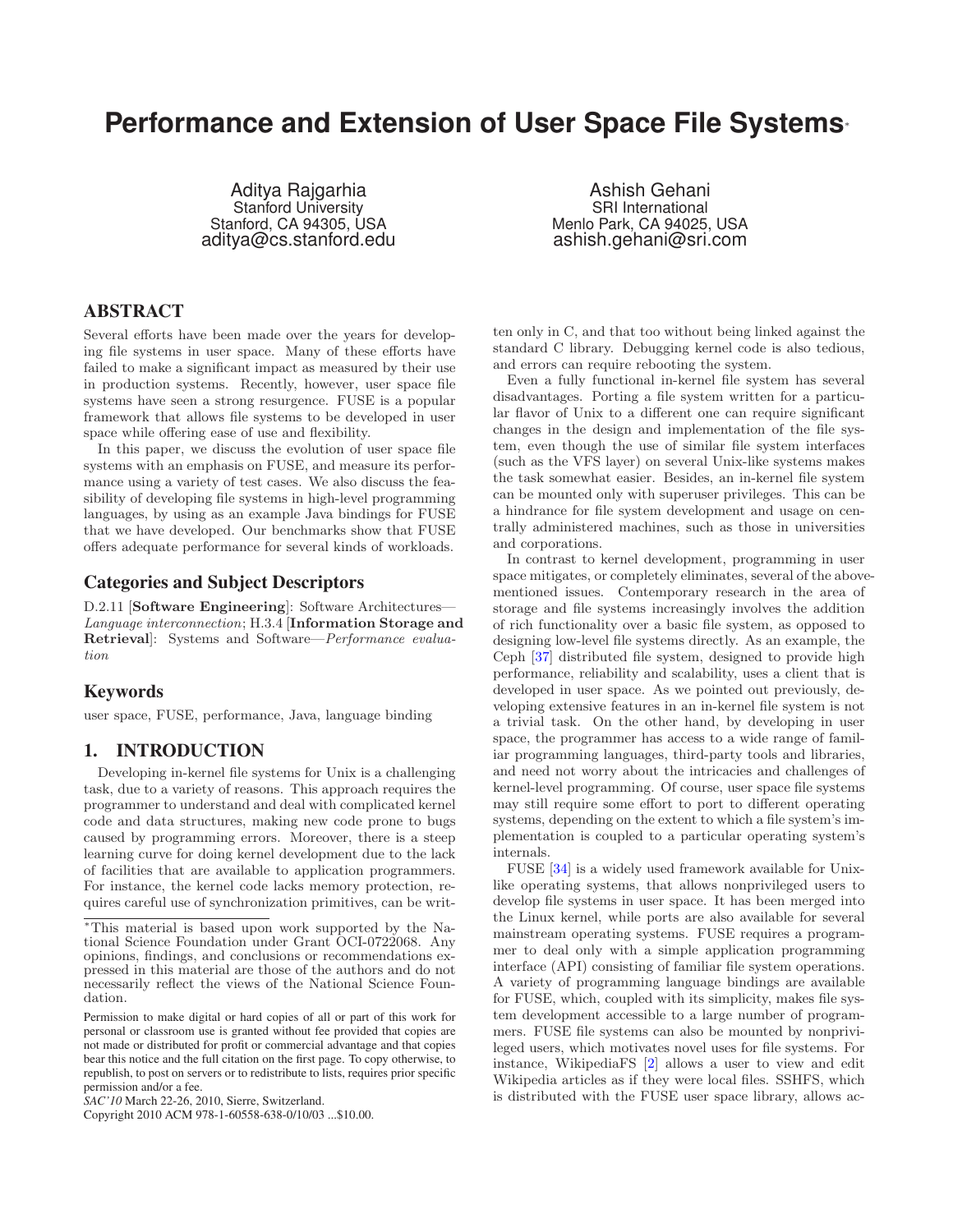cess to a remote file system via the SFTP protocol. Finally, developing a FUSE file system does not require recompilation or reboot of the kernel, adding to its convenience.

The prevailing view is that user space file systems suffer from significantly lower performance as compared to inkernel implementations, due to overheads associated with additional context switches and memory copies. However, that may have changed due to increases in processor, memory, and bus speeds. Regular enhancements to the implementation of FUSE also contribute to augmented performance.

The remainder of the paper is organized as follows. Section [2](#page-1-0) discusses previous work related to extending kernel functionality in user space. Section [3](#page-2-0) gives an overview of FUSE, and explains the causes for its performance overhead. Section [4](#page-3-0) describes the use of various programming languages for file system development, and our implementation of Java bindings for FUSE. Section [5](#page-4-0) explains our benchmarking methodology, while the results of the benchmarks are presented in Section [6.](#page-6-0) Finally, Section [7](#page-6-1) concludes.

#### <span id="page-1-0"></span>**2. BACKGROUND**

Several efforts have been made to ease the development of file systems, some of them to facilitate the extensibility of operating systems in general.

Microkernel-based operating systems such as Mach [\[10\]](#page-7-3) and Spring [\[11\]](#page-7-4) typically implement only the most basic services such as address space management, process management, and interprocess communication within the kernel, while other functionality, including device drivers and file systems, is implemented as user space servers. However, the performance overhead of microkernels has been a contentious issue, and they have not been deployed widely. Other experimental approaches, such as the Exokernel [\[7\]](#page-7-5) and L4 [\[21\]](#page-7-6) overcome the performance issue, but these are still ongoing research efforts and their feasibility for widespread adoption is not clear.

Extensible operating systems such as Spin [\[1\]](#page-7-7) and Vino [\[4\]](#page-7-8) export interfaces to operating system services at varying degrees of granularity. The goal is to let applications safely modify system behavior at runtime, in order to achieve a particular level of performance and functionality. Like microkernels, extensible operating systems are still in the research domain.

Stackable file systems, first implemented in [\[28\]](#page-7-9), allow new features to be added incrementally. Most notable of this approach is FiST [\[40\]](#page-7-10), which allows file systems to be described using a high-level language. Using such a description, a code generator produces kernel file system modules for Linux, FreeBSD and Solaris without any modifications to the kernels. Maintaining flexibility while producing code for a variety of kernels, though, means that FiST file systems cannot easily manipulate low-level constructs such as the block layout of files on disks, and metadata structures such as inodes. Moreover, user space file systems have other advantages, such as the ability to be mounted by nonprivileged users without any intervention by the system administrator.

Using NFS loopback servers, portable user space file systems can be created. The toolkit described in [\[24\]](#page-7-11) facilitates writing user space NFS loopback servers while avoiding several issues associated with this approach. Using the NFS interface can be beneficial for certain types of applications while affording portability. On the other hand, it means that

file system semantics are limited due to NFS's weak cache consistency, and the POSIX file system semantics are often more suitable for file systems such as those dependent on low latency. Moreover, performance of NFS loopback servers is affected due to the overhead incurred in the network stack.

Various projects have aimed to support development of user space file systems while exporting an API similar to that of the VFS layer. UserFS [\[8\]](#page-7-12) worked on Linux with kernel versions as high as 2.2. It consisted of a kernel module that registered a userfs file system type with the VFS. All requests to this file system were then communicated to a user space library through a file descriptor.

The Coda distributed file system [\[29\]](#page-7-13) contains a user space cache manager, Venus. In order to service file system operations, the Coda kernel module communicates with Venus through a character device /dev/cfs0. UserVFS [\[22\]](#page-7-14), which was developed as a replacement for UserFS, used this Coda character device for communication between the kernel module and the user space library. Thus, UserVFS did not require patching the kernel, since the Coda file system was already part of the Linux kernel. UserVFS was also ported to Solaris. Similarly, Arla [\[38\]](#page-7-15) is an AFS client that consists of a kernel module, xfs, that communicates with the arlad user space daemon to serve file system requests.

The *ptrace*() system call can also be used to build an infrastructure for developing file systems in user space [\[31\]](#page-7-16). An advantage of this technique is that all OS entry points, rather than just file system operations, can be intercepted. The downside is that the overhead of using  $\text{degree}(\prime)$  is significant, which makes this approach unsuitable for productionlevel file systems.

Recent versions of NetBSD ship with puffs [\[15\]](#page-7-17), which is similar to FUSE. The FUSE user space library interface has also been implemented on top of puffs, allowing the plethora of FUSE file systems available to run on NetBSD using the existing puffs kernel module [\[16\]](#page-7-18).

Like some of the approaches mentioned above, FUSE consists of a loadable kernel module (although it can be compiled into the kernel as well) along with a user space library, libfuse. Unlike previous efforts, FUSE has been part of the mainline Linux kernel since version 2.6.14, and ports are also available for Mac OS X [\[30\]](#page-7-19), OpenSolaris [\[9\]](#page-7-20), FreeBSD [\[12\]](#page-7-21) and NetBSD [\[16\]](#page-7-18). This reduces concerns that developers using FUSE may have about compatibility of their file systems with future versions of the kernel. Furthermore, FUSE is released under a flexible licensing scheme, enabling it to be used for free as well as commercial file systems. It is interesting to analyze the functionality and performance of FUSE since it is presently very widely used by researchers, corporations, the open source community and even hobbyists, as is evident from the following examples.

TierStore [\[6\]](#page-7-22) is a distributed file system that aims to simplify the deployment of applications in network environments that lack the ability to support reliable, low-latency, end-to-end communication sessions, such as those in developing regions. TierStore uses either FUSE or an NFS loopback server to provide a file system interface to applications.

An increasing trend has been to install both Microsoft Windows as well as a flavor of Unix on the same machine. Historically, there has been a lack of support for accessing files stored in one operating system on the other due to incompatible file systems. NTFS-3G [\[25\]](#page-7-23) is an open source implementation of the Microsoft Windows NTFS file system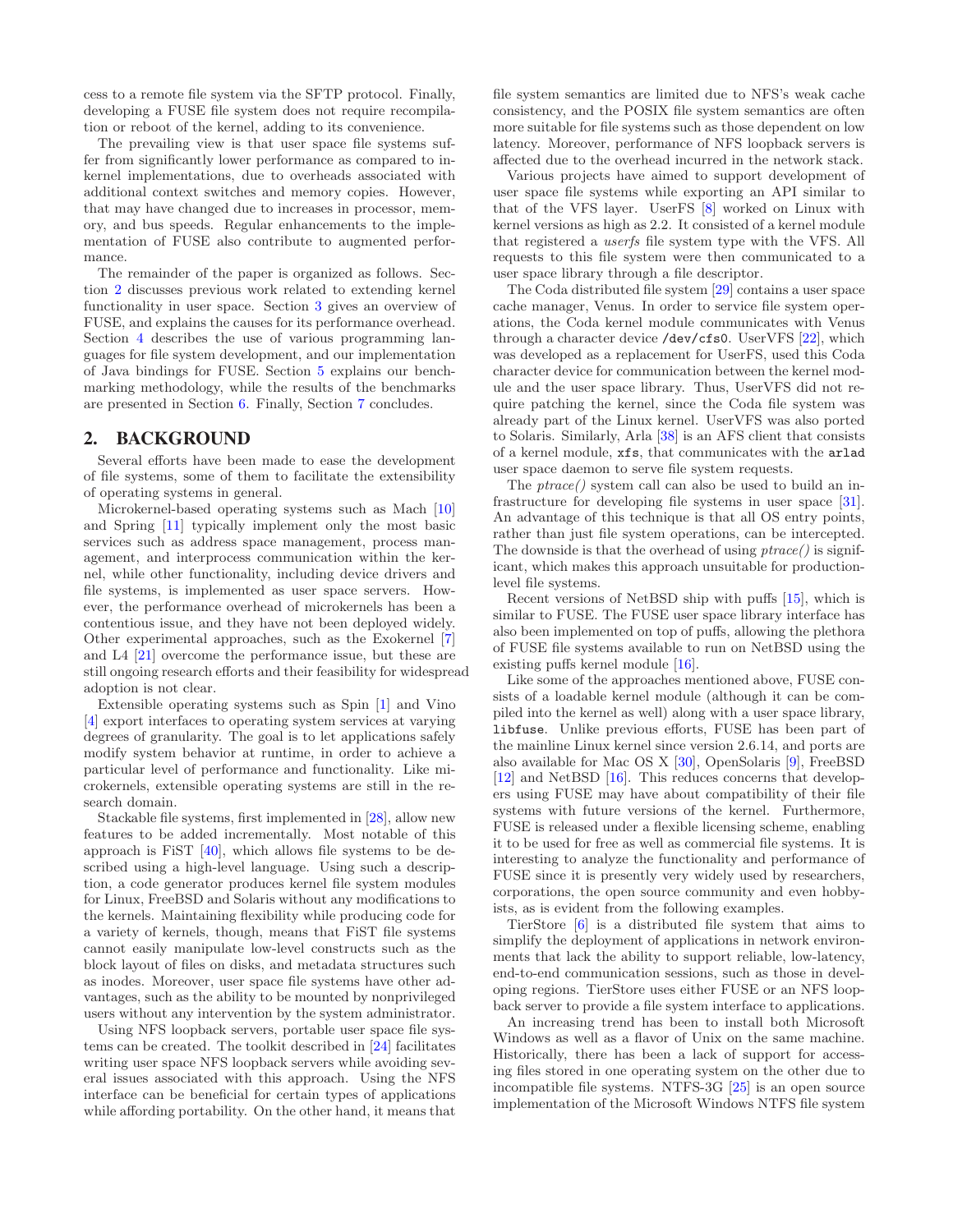with read/write support. Since NTFS-3G is implemented with FUSE, it can run unmodified on a variety of operating systems.

Likewise, ZFS-FUSE [\[41\]](#page-7-24) is a FUSE implementation of the Sun Microsystems ZFS file system [\[32\]](#page-7-25). Porting ZFS to the Linux kernel is complicated by the fact that the GNU General Public License, which governs the Linux kernel, is incompatible with CDDL, the license under which ZFS is released. Since ZFS-FUSE runs in user space, though, it is not restricted by the kernel's license.

VMware's Disk Mount utility [\[36\]](#page-7-26) allows a user to mount an unused virtual disk as a separate file system without the need to run a virtual machine. On Linux hosts, this is achieved by using FUSE.

# <span id="page-2-0"></span>**3. FILE SYSTEM IN USER SPACE (FUSE)**

We now describe the FUSE framework, and how a typical file system operation works in FUSE.

Once a FUSE volume is mounted, all file system calls targeting the mount point are forwarded to the FUSE kernel module, which registers a fusefs file system with the VFS. As an example, Figure [1](#page-2-1) shows the call path through FUSE for a read() operation. The user space file system functionality is implemented as a set of callback functions in the userfs program, which is passed the mountpoint for the FUSE file system as a command line parameter. Assume the directory /fuse in the underlying file system is chosen as the FUSE mountpoint. When an application issues a  $read()$  system call for the file /fuse/file, the VFS invokes the appropriate handler in fusefs. If the requested data is found in the page cache, it is returned immediately. Otherwise, the system call is forwarded over a character device, /dev/fuse, to the libfuse library, which in turn invokes the callback defined in userfs for the  $read()$  operation. The callback may take any action, and return the desired data in the supplied buffer. For instance, it may do some pre-processing, request the data from the underlying file system (such as Ext3), and then post-process the read data. Finally, the result is propagated back by libfuse, through the kernel, and to the application that issued the  $read()$  system call. Other file system operations work in a similar manner.

A helper utility, fusermount, is provided to allow nonprivileged users to mount file systems. The fusermount utility allows several parameters to be customized at the time of mounting the file system.

FUSE provides a choice of two different APIs for developing the user space file system. The low-level API resembles the VFS interface closely, and the user space file system must manage the inodes and perform pathname translations (and any associated caching for the translations). Moreover, the file system must manually fill the data structure used for replying to the kernel. This interface is useful for file systems that are developed from scratch, such as ZFS-FUSE, as opposed to those that add functionality to an existing native file system.

On the other hand, the high-level API requires the file system developer to deal only with pathnames, rather than inodes, thus resembling system calls more closely than the VFS interface. libfuse is responsible for performing and caching the inode-to-pathname translations, and for filling and sending the reply data structures back to the kernel. The high-level API is sufficient for most purposes, and hence is used by the vast majority of FUSE-based file systems.



<span id="page-2-1"></span>Figure 1: Typical file system call path through FUSE for a read() operation.

# **Performance Overhead of FUSE**

When only a native file system such as Ext3 is used, there are two user-kernel mode switches per file system operation (to and from the kernel). No context switches need to be performed, where we use the term context switch to refer to the scheduler switching between processes with different address spaces. User-kernel mode switches are inexpensive and involve only switching the processor from unprivileged user mode to privileged kernel mode, or vice versa. However, using FUSE introduces two context switches for each file system call. There is a context switch from the user application that issued the system call to the FUSE user space library, and another one in the opposite direction. Therefore, when FUSE further passes operations to the underlying file system, a total of two context switches and two mode switches are performed. A context switch can have a significant cost, although the cost may depend vastly on a variety of factors such as the processor type, workload, and memory access patterns of the applications between which the context switch is performed. As discussed in [\[20,](#page-7-27) [5\]](#page-7-28), the overhead of a context switch comes from several aspects the processor registers need to be saved and restored, cache and translation lookaside buffer (TLB) entries for the evicted process need to be flushed and then reloaded for the incoming process, and the processor pipeline must be flushed.

FUSE also splits read and write requests into chunks of 128 KB, in order to minimize the number of dirty pages in the kernel that depend on the user space file system to be written to disk. If the kernel is under memory pressure due to a large number of such dirty pages, a deadlock may occur if the user space process that implements the responsible file system has been swapped out. Until recently, FUSE requests were split into chunks of only 4 KB, resulting in a significant number of context switches for each read and write operation that operated on buffers of size greater than 4 KB. The current 128 KB chunk size mitigates this issue since most applications, including common UNIX utilities such as cp, cat, tar and sftp, typically do not use buffers that are more than 32 KB. From Linux kernel 2.6.27 onward, using the big\_writes mount option enables a 128 KB chunk size. Figure [2](#page-3-1) shows the times required to write a 16 MB file using chunk sizes varying from 4 KB to 128 KB. As expected,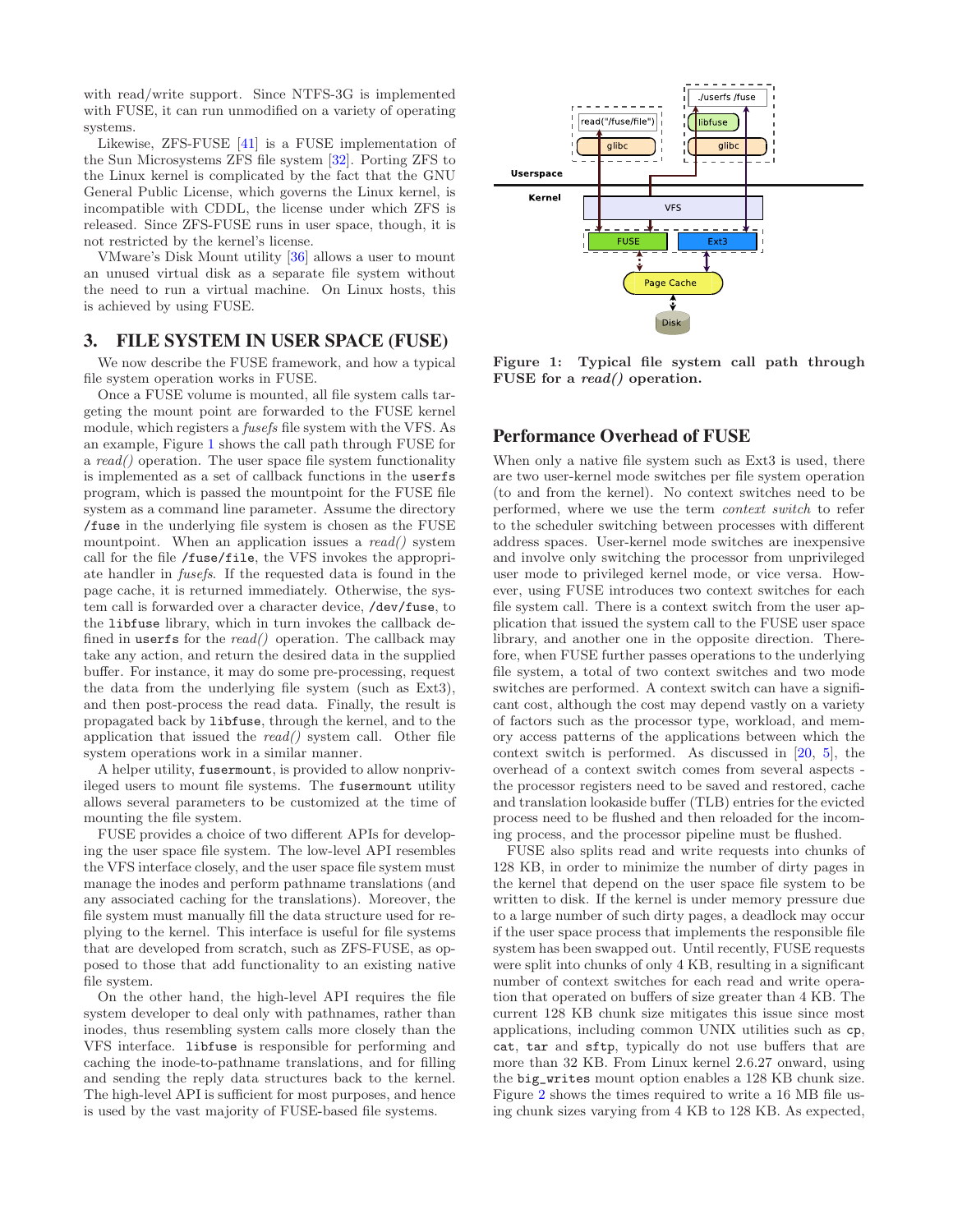

<span id="page-3-1"></span>Figure 2: Time for writing a 16 MB file using various sizes for the  $write()$  buffer.

big\_writes has no impact when the chunk size is 4 KB. However, for a chunk size of 32 KB, FUSE with big\_writes enabled is approximately twice as fast as FUSE without big\_writes. Note that the time without big\_writes also decreases somewhat with an increase in chunk size, since fewer system calls (and hence context switches) need to be made. The time does not decrease when big\_writes is used and the buffer size is increased from 32 KB to 128 KB. This may be due to the bottleneck being the memory bandwidth or the time required to set up the kernel data structures. Hence, 32 KB appears to be an ideal buffer size while using FUSE. Although the overhead of FUSE appears significant in Figure [2,](#page-3-1) it is only because a 16 MB file is small enough to fit entirely in the page cache. This is not a true reflection of FUSE's performance, as discussed further in Section [6.](#page-6-0)

The above-mentioned deadlock issue is most easily demonstrated through the use of shared writable mappings. With such mappings, the user space file system can create vast numbers of dirty pages without the kernel knowing about it. For this reason, FUSE did not support shared, writable mappings until Linux kernel 2.6.26, which added a dirty page accounting infrastructure that allows the number of pages used for write caching to be limited.

FUSE also introduces two additional memory copies, for arguments that are passed to or returned from the user space file system. Most significantly, these include the buffers containing data that is read or written. While using the native file system alone, data need be copied in memory only once, either from the kernel's page cache<sup>[1](#page-3-2)</sup> to the application issuing the system call, or vice versa. While writing data to a FUSE file system, the data is first copied from the application to the page cache, then from the page cache to libfuse via /dev/fuse, and finally from libfuse to the page cache when the system call is made to the native file system. For read(), the copies are similarly performed in the other direction. Note that if the FUSE file system was mounted with the direct\_io option, then the FUSE kernel module bypasses the page cache, and forwards the application-supplied buffer directly to the user space daemon. In this case, only one additional memory copy has to be performed. The advantage of using direct\_io is that writes are significantly faster due to the reduced memory copy. The downside is that each  $read()$  request has to be forwarded to the user space file system, as data is not present in the page cache, thus affecting read performance severely. Nonetheless, the direct\_io parameter is essential when only the file system can ensure the consistency of the data. As an example, if the data is read from physical sensors then content from the page cache should not be returned to the application.

Last, when using the native file system, all data that is read from or written to the disk is cached in the kernel's page cache. With FUSE, fusefs also caches the data in the page cache, resulting in two copies of the same data being cached. As we mentioned previously, if the data requested by an application is found in the page cache, it is returned immediately rather than the request being passed to libfuse. Although the use of the page cache by FUSE is very beneficial for read operations since it avoids unnecessary context switches and memory copies, the fact that the same data is cached twice reduces the efficiency of the page cache. In Linux, one can open files on the native file system using the O\_DIRECT flag and thereby eliminate caching by the native file system. However, this is generally not a feasible solution since O\_DIRECT imposes alignment restrictions on the length and address of the write() buffers and on the file offsets. Moreover, these restrictions vary by file system and kernel versions. As mentioned above, the direct\_io mount option can be used to disable the page cache for FUSE, but the cost of doing so is far greater than the overhead of the double caching.

#### <span id="page-3-0"></span>**4. LANGUAGE BINDINGS FOR FUSE**

More than twenty different language bindings are available for FUSE, allowing file systems to be written in languages other than C. This means that programmers can use languages that are based on different programming paradigms, offer different levels of type safety and type checking, and are generally intended for different usage scenarios. For instance, using a language such as C++ or C# allows the file system to be written in a high-performance, objectoriented language. On the other hand, functional languages like Haskell and OCaml provide tools such as higher-order functions and lazy evaluation that facilitate modularity and, in turn, productivity [\[13\]](#page-7-29).

Some programming languages are particularly suitable for certain uses. For example, the Erlang programming language was designed to support fault-tolerant, real-time, nonstop applications in a distributed environment. As such, it has been used in several distributed storage systems [\[23,](#page-7-30) [26\]](#page-7-31). Halfs [\[14\]](#page-7-32) is a file system developed using Haskell, which is well suited to high assurance development, a methodology for creating software systems that meet rigorously defined specifications with a high degree of confidence. The Ruby language, in which every data type is an object, was designed to encourage good interface design while providing a lot of flexibility to the programmer. Ruby is used in one project [\[35\]](#page-7-33) to provide transparent access to online meteorological databases through a local file system interface. Outside the realm of file systems, the SPIN operating system [\[1\]](#page-7-7) depends on key language features of Modula-3 to safely export finegrained interfaces to operating system services.

<span id="page-3-2"></span><sup>1</sup>Starting from kernel verion 2.4.10, there is no separate buffer cache in Linux. The page cache stores both, pages resulting from accesses through the VM subsystem as well as those resulting from accesses through the VFS.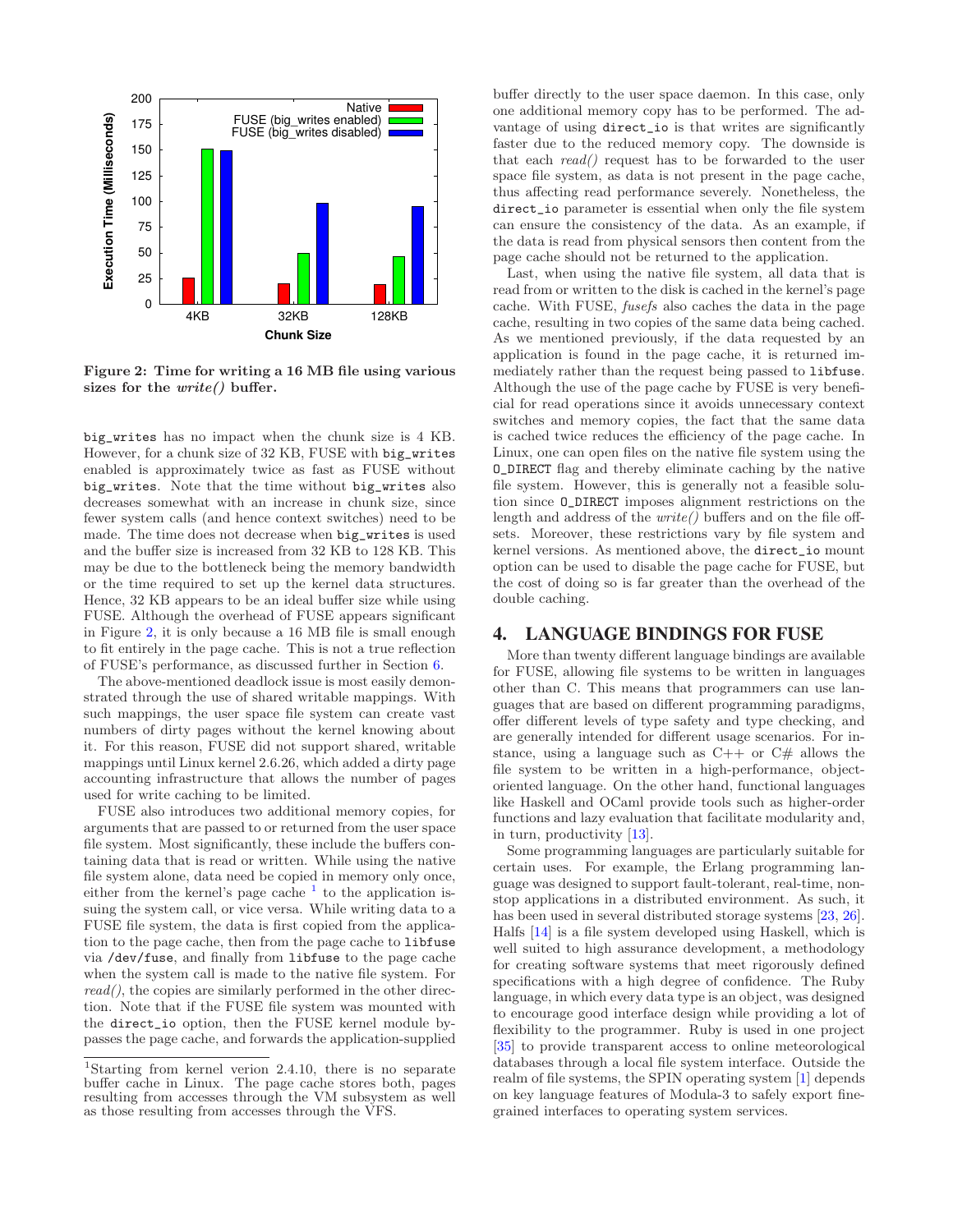Several projects [\[33,](#page-7-34) [18\]](#page-7-35) use the Python bindings for FUSE, since it allows for rapid software development. Python is an increasingly popular programming language, and has an extensive set of third-party libraries beyond a comprehensive standard library.

# **JavaFuse**

We have implemented  $JavaFuse$  [\[27\]](#page-7-36), a Java interface for the FUSE high-level API, by using the Java Native Interface (JNI) to communicate between the C and Java layers. Although a basic Java interface had already existed for FUSE, it is no longer maintained [\[19\]](#page-7-37). In addition, JavaFuse contains JNI code that allows the corresponding system call to be invoked from each Java callback method. This allows the file system developer to build functionality over the native file system without writing any JNI code.

JavaFuse allows file systems to be written in a combination of C and Java by utilizing the FUSE library, while aiming to provide maximum portability, flexibility, and ease of use. Since JavaFuse is a native executable, it inherits the UNIX runtime, which can be valuable for implementing file system features.

The developer writes the file system functionality as a Java class, and registers this class with JavaFuse using a command line parameter. For each FUSE callback, the Java class may have two types of methods that can communicate with JavaFuse: a pre-call and a post-call. The pre-call is passed the parameters that are received by the FUSE callback. Upon its completion, these parameters are copied back to JavaFuse and passed to the native system call. Finally, the parameters along with the result of the system call are passed to the post-call. Within a pre-call or post-call method, the file system developer is free to invoke any number of Java methods and use external libraries.

The behavior of  $JavaFuse$  can be customized for individual file systems by use of a configuration file. Each of the three types of calls (pre-calls, post-calls and system calls) can be switched on or off depending on the requirements of the file system, in order to reduce unnecessary overhead. Another important parameter that can be configured defines the behavior of the read and write callbacks. These operations may result in large amounts of data being copied between the C and Java layers. In certain file systems, copying the data may not be needed, in which case it can be avoided by specifying the meta-data-only parameter in the configuration file. An alternative technique would have been to use the ByteBuffer class provided by Java's Non-blocking I/O package, which would avoid memory copies between the Java virtual machine (JVM) and the native code. However, these buffers limit portability when compound data types such as C structures are used. Moreover, they are not safe for concurrent access, while FUSE uses multiple threads in order to augment performance.

## <span id="page-4-0"></span>**5. BENCHMARK METHODOLOGY**

Our goal is to determine the feasibility of developing and running file systems in user space. To this end, we have performed two kinds of benchmarks.

## **5.1 Microbenchmarks**

Microbenchmarks were used to measure the performance of common file system operations and the raw throughput attainable. We have used a modified version of the Bonnie

2.0.6 benchmark tool [\[3\]](#page-7-38). Given a file size as a command line parameter, the benchmark proceeds in six phases. First, a file of the specified size is written using putc(), one character at a time. Then, the file is written from scratch again using 16 KB blocks. In steps three and four, the file is read one character at a time using getc(), and in 16 KB chunks using read(), respectively. Finally, these two read operations are performed again, this time after clearing the page cache before each step.

### **5.2 Macrobenchmarks**

Although microbenchmarks are useful for determining the overhead of individual operations, application-level benchmarks provide an overall view of a file system's performance, and its viability for use in production systems. Hence, we have performed the following benchmarks that measure the file system performance for commonly used applications.

PostMark - This widely used benchmark was designed to replicate the small file workloads seen in electronic mail, Usenet news, and Web-based commerce under heavy load [\[17\]](#page-7-39). PostMark generates an initial pool of random text files whose range of sizes is configurable. Then, a specified number of transactions occurs on these files. PostMark is considered to be a good benchmark since it puts both file and metadata operations under heavy stress. We used version 1.51 of PostMark, with the configuration set to use 5,000 files ranging from 1 KB to 64 KB, and 50,000 transactions. This range of file sizes is representative of a typical Web server's workload [\[39\]](#page-7-40).

Large File Copy - The time is measured for copying a 1.1 GB movie file using the cp command. This is very different from the PostMark benchmark since it involves a single, large file. Such large files are often used in desktop computers, multimedia servers, and scientific computing.

#### **5.3 Tested Configurations**

Comparisons were made between the following file system configurations:

Native - the underlying Ext4 file system.

FUSE - A null FUSE file system written in C, which simply passes each call to the native file system.

JavaFuse1 (metadata-only) - A null file system written using *JavaFuse*, which does not copy the read() and  $write()$ buffers over the JNI call.

JavaFuse2 (copy all data) - Same as above, but also copies the  $read()$  and  $write()$  buffers over JNI.

## **5.4 Experimental Setup**

All benchmarks were performed on a single machine with a Pentium IV processor running at 3.40 GHz, 512 MB of main memory (which was increased to 2 GB for the macrobenchmarks, which generate a large number of files and hence require more memory to store the resulting file handles), and a 320 GB Seagate ST3320813AS SATA disk with 8 MB cache, running at 7,200 RPM. The maximum sustained transfer rate of this disk is 115 MB/s. Therefore, all observed throughputs that exceed 115 MB/s are benefiting either from the disk drive's cache or from the file system's page cache, and likely from a combination of both. The operating system was Linux, with kernel version 2.6.30.5, while the version of the user space FUSE library was 2.8.0-pre1. The native file system was Ext4.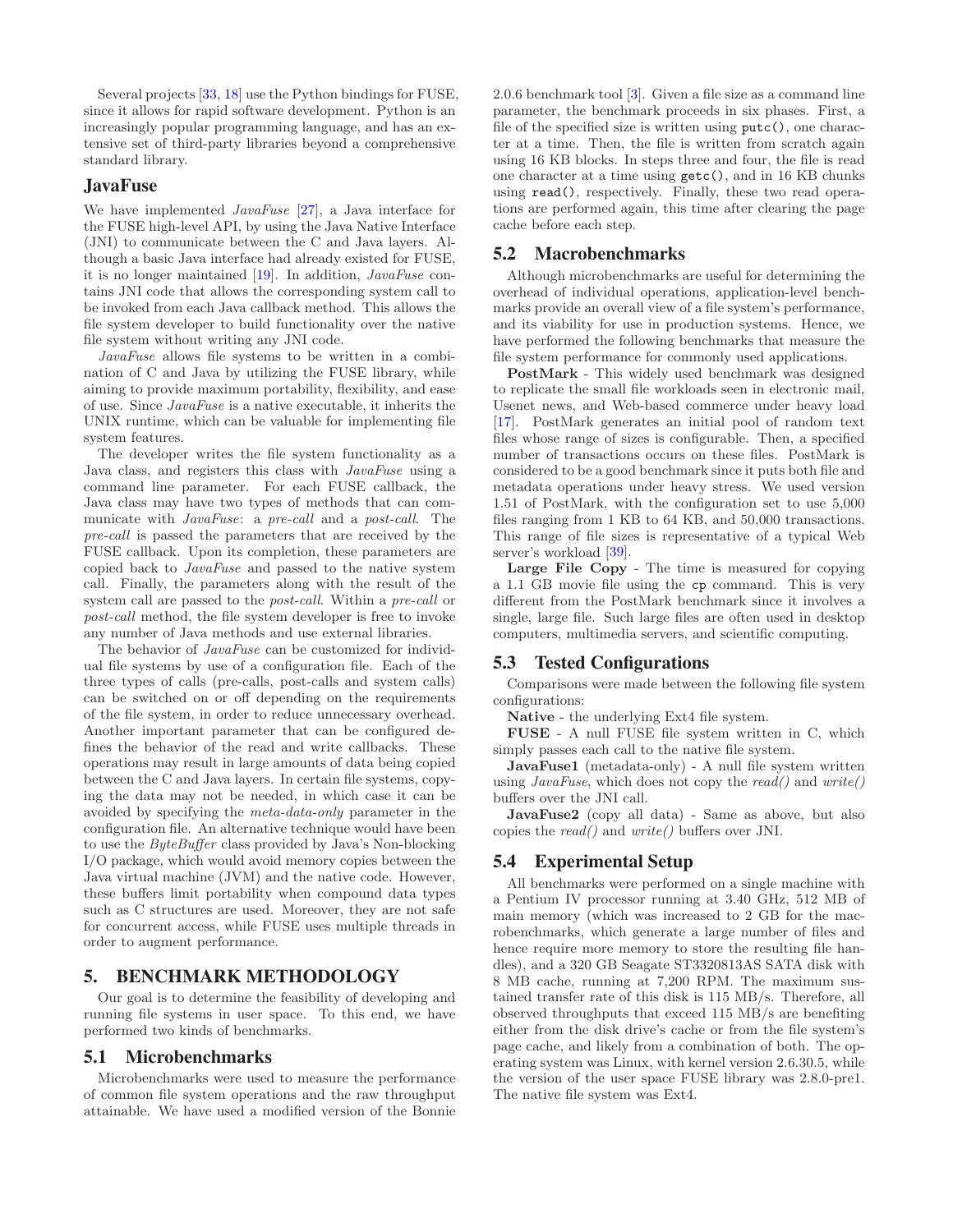<span id="page-5-2"></span><span id="page-5-1"></span>

<span id="page-5-6"></span><span id="page-5-5"></span><span id="page-5-4"></span><span id="page-5-3"></span><span id="page-5-0"></span>Figure 3: Microbenchmark results.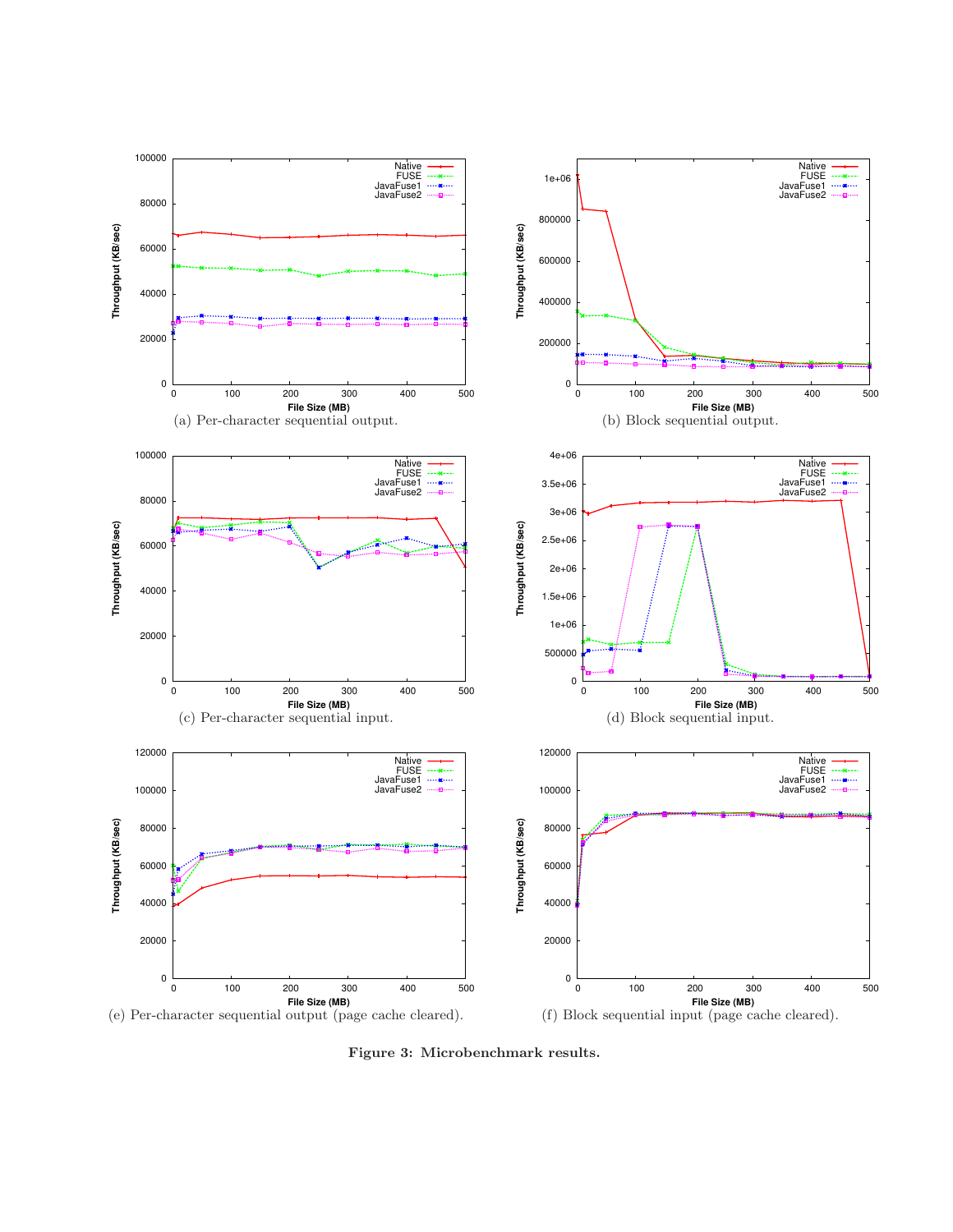# <span id="page-6-0"></span>**6. DISCUSSION**

The results of the benchmarks are analyzed below. All benchmarks were performed five times, and the average value was used. We cleared the page cache before running each benchmark. The following discussion assumes an understanding of how FUSE works, as described in Section [3.](#page-2-0)

#### **6.1 Microbenchmark Results**

Figure [3](#page-5-0) presents the output from the microbenchmarks. For the per-character sequential output in Figure  $3(a)$ , FUSE has approximately 25% overhead, caused by the large number of additional context switches. Likewise, using JavaFuse degrades performance even further due to another layer of context switches between libfuse and the JVM. For block sequential output (Figure  $3(b)$ ), Native is much faster for file sizes less than 100 MB. After that, the throughputs for Native and FUSE converge because for smaller file sizes, data is written only to the page cache, and not to the disk. Writing to the page cache does not consume much time, and hence the overhead of FUSE appears relatively large. On the other hand, once the file size is big enough to force data to be written to the disk, the I/O time dominates, and hence there is not much relative difference between the Native and FUSE throughputs.

Since the benchmark reads the same file that it wrote in the preceding step, part of the file now resides in the page cache. As we had explained earlier, data is cached twice when FUSE is used. For per-character input (Figure  $3(c)$ ), FUSE has less than 5% overhead for file sizes as large as 200 MB. After this point, the file can no longer be accommodated completely in the page cache when accessed through FUSE, and it's throughput drops slightly. Similar to the case of per-character input, files as large as 450 MB are stored completely in the page cache in the case of Native for the block input test (Figure  $3(d)$ ). For both FUSE and Java-Fuse, the block input test contains a spike in the throughput due to caching effects caused by the synthetic nature of the benchmark; in the previous step (per-character sequential input), when the file can no longer fit in the page cache, the initial part is written out to disk. However, the latter part of the file still resides in the page cache, and is thus accessed directly in the current step, causing the spike.

To negate the effects of the test file already residing in the page cache, the previous two steps are performed again with empty page caches. Because the page cache was cleared before this step, the throughputs start out slow for both native and FUSE in the per-character input test (Figure  $3(e)$ ). The kernel determines that the file is being read sequentially, and enables read-ahead caching in order to improve performance. Surprisingly, FUSE obtains a higher sustained throughput than Native. The 2.6 series of the Linux kernel employs a complex read-ahead mechanism, and we believe that better use of this mechanism is being made when FUSE is used. This may be due to read-ahead being enabled for both, fusefs as well as Ext4, when a file is accessed through FUSE. When block input is performed (Figure  $3(f)$ ), Native and FUSE seem to benefit equally from the read-ahead logic, and there is no visible overhead for FUSE regardless of the file size.

## **6.2 Macrobenchmark Results**

The native ext3 file system completes the PostMark benchmark in 84 seconds, while FUSE requires 91 seconds (see



<span id="page-6-2"></span>Figure 4: Time for executing PostMark.

Figure [4\)](#page-6-2). Thus, FUSE incurs an overhead of less than 10%. With Java, however, the overhead (more than 60%) is much greater due to higher CPU and memory usage. Although the benchmark is synthetic and does not by itself imply that FUSE can be used for production servers, it does put heavy stress on the file system, and is certainly an indication of the performance that can be obtained by FUSE.



<span id="page-6-3"></span>Figure 5: Time for copying a 1.1 GB video file.

As seen in Figure [5,](#page-6-3) FUSE also performs comparably to Native while copying a 1.1 GB file. This corroborates the results of the block input throughputs from the microbenchmarks, where the overhead of FUSE was negligible when the cost of performing disk I/O was the dominating factor.

# <span id="page-6-1"></span>**7. CONCLUSION**

Our benchmarks show that whether FUSE is a feasible solution depends on the expected workload for a system. It achieves performance comparable to in-kernel file systems when large, sustained I/O is performed. On the other hand, the overhead of FUSE is more visible when the workload consists of a relatively large number of metadata operations, such as those seen in Web servers and other systems that deal with small files and a very large number of clients. FUSE is certainly an adequate solution for personal computers and small-scale servers, especially those that perform large I/O transfers, such as Grid applications and multimedia servers.